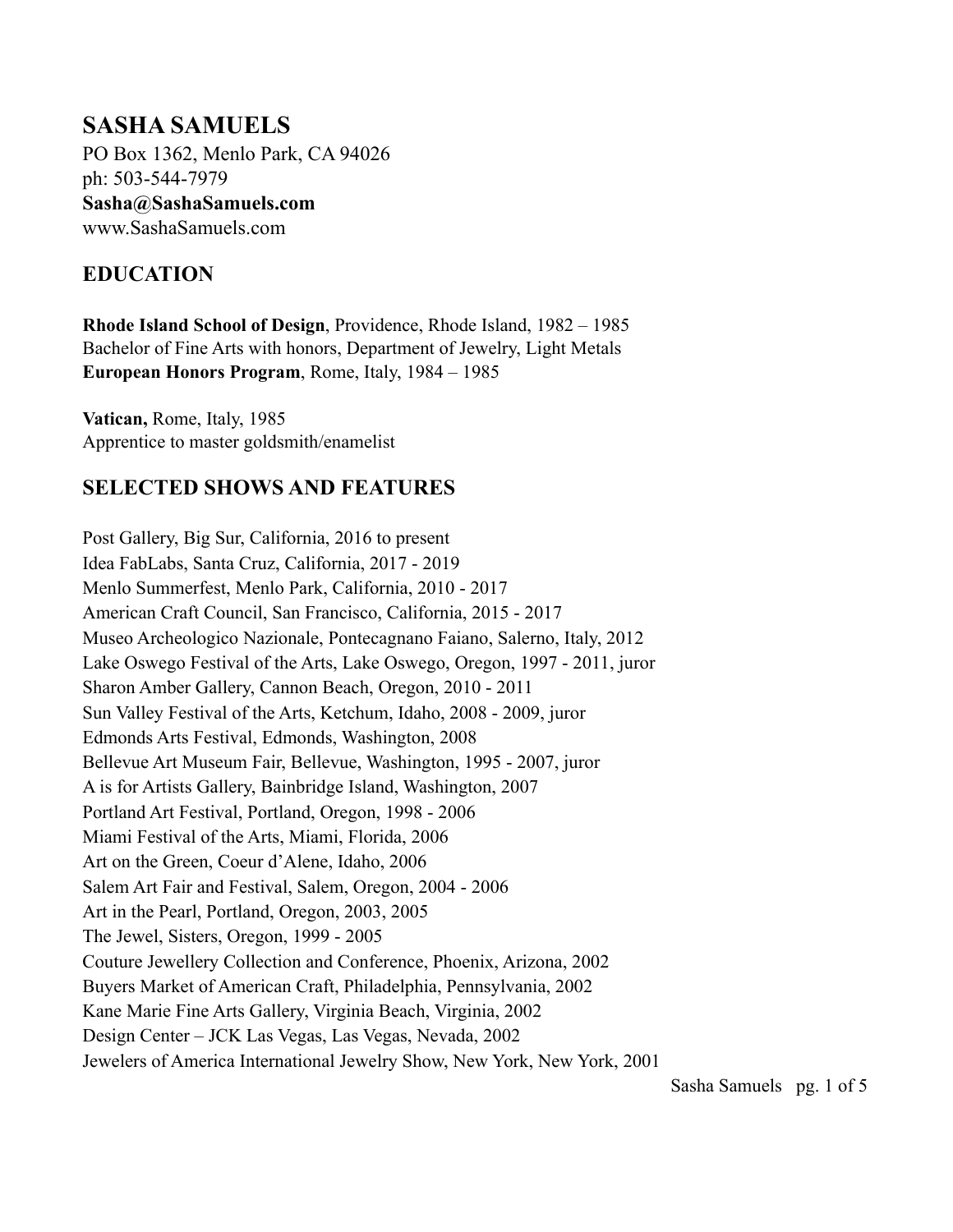#### **SELECTED SHOWS AND FEATURES** (continued)

Romancing the Stone, Santa Fe, New Mexico, 2001 Creative Metal Arts Guild, Portland, Oregon, 1995 - 2000 Joanne Rapp Gallery, Scottsdale, Arizona, 2000 Northview Gallery, Portland State University, Portland, Oregon, 1998 Gioielli Ugolini, Florence, Italy, 1997 Samuels Gallery, Portland, Oregon, 1986 - 1991 Saks Fifth Avenue, Portland, Oregon, 1990 Ornaments, Santa Fe, New Mexico, 1990 Aaron Faber Gallery, New York, New York, 1990 Elements Gallery, Greenwich, Connecticut, 1985 Woods – Gerry, Providence, Rhode Island, 1985 Cenci Palace, Rome, Italy, 1984 — 1985 Monmouth Museum, Lincroft, New Jersey, 1984

## **APPRENTICESHIPS/ PROFESSIONAL EXPERIENCE**

**Sasha Samuels,** chief designer, Portland, Oregon 1990 to present, Italy (Rome, Arezzo, Naples) 1990 present, Silicon Valley, California, 2013 to present Contemporary jewelry and object design, master goldsmithing, sculpture, painting, private instruction

**Coeleen Kiebert**, Rio del Mar, California, 2019 to present Studies in sculpture, Jungian psychology

**Marc Northstar**, Palo Alto, California, 2017 Abstract painting studies

**Menlo Charity Horse Show Gala**, Atherton, California, 2014 — 2016 Artistic Director, sculptor, executive producer/video

**Sr. Paolo Marinari**, Lippiano, Italy, 2016 Studies in blacksmithing technique

**Sr. Antonino Stilla**, Naples, Italy, 2009 to 2015 Apprentice to master carver, bas relief sculpture

**Eddie Samuels,** New York, New York, 1974 – 1980, New Mexico, 1987 —1994, Italy, 2006 Ongoing studies in sculpture, painting, jewelry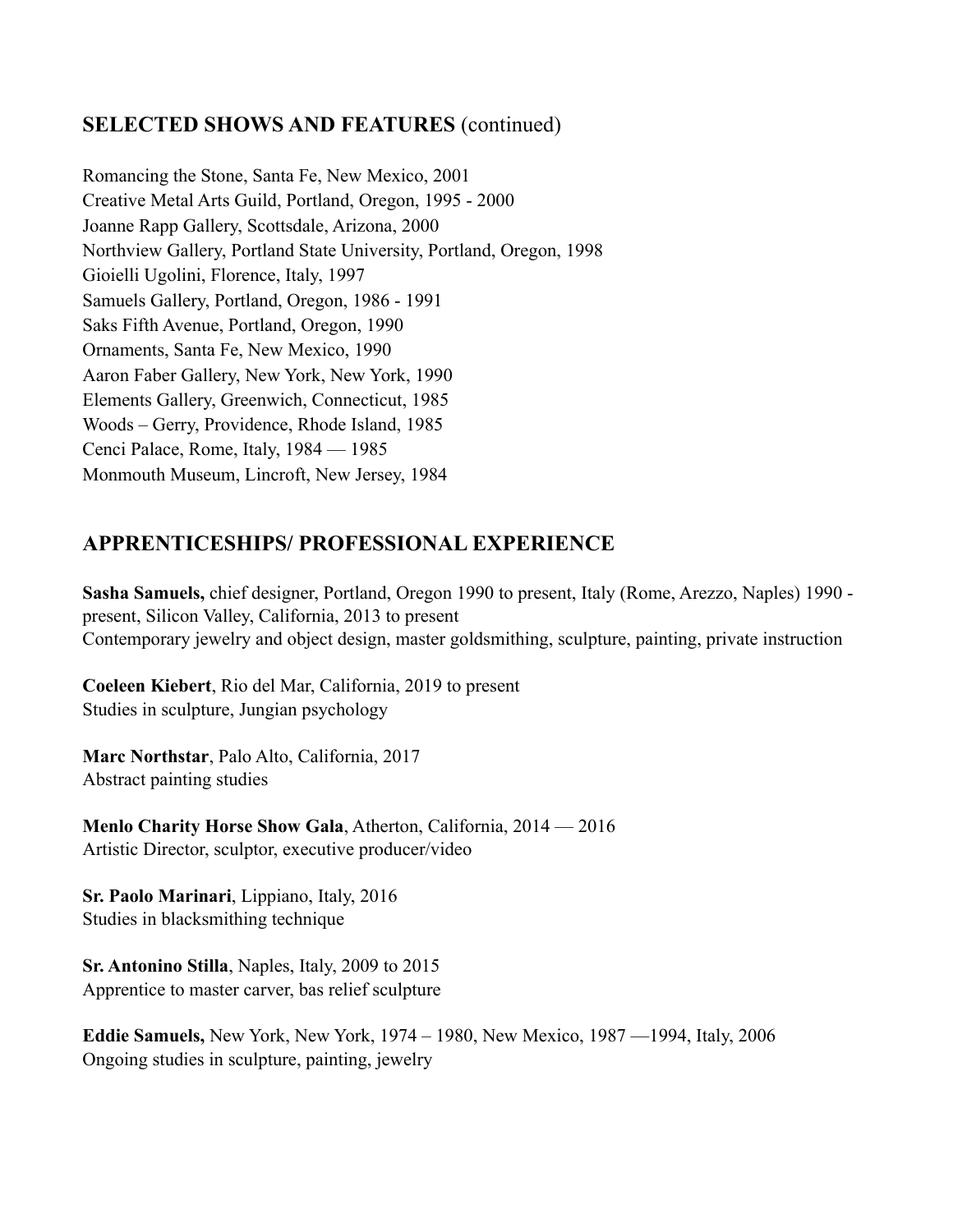**Arvie Smith**, Portland, Oregon, 1995 — 2005 Ongoing studies in painting

**Julie Rauschenberger,** Seattle, Washington 1998 Studies in ancient Etruscan gold fusion techniques

**Sr. Bruno Lastrucci**, Florence, Italy, 1997 Apprentice to master of Florentine stone mosaic

**Rhode Island School of Design**, Providence, Rhode Island, 1984 Teaching assistant, Jewelry, Light Metals department

#### **PRIVATE COLLECTIONS**

Paul Newman and Joanne Woodward, Westchester, New York George C. Firestone, Tallahassee, Florida Mary Shirley, Seattle, Washington Katie Gibson, Carmel, California

#### **AWARDS AND ACCOLADES**

Best of Show, Menlo Summer Fest juried exhibition, Menlo Park, California, 2017, 2018

Juror's Award, Los Altos Festival of the Arts, Los Altos, California, 2017

Special Award, The Contemporary Etruscan Jewel, Museo Archeologico Nazionale, Pontecagnano Faiano, Salerno, Italy, juried exhibition, 2012

Juror, Sun Valley Festival of the Arts, Ketchum, Idaho, 2009

Best of Show, Sun Valley Festival of the Arts, Ketchum, Idaho, 2008

Juror Award, Lake Oswego Festival of the Arts, Oregon, 2007

First Place, Jewelry, Portland Arts Festival, Portland, Oregon, 1998, 2001, 2006

National Winner, Ring Category, Lapidary Journal's Jewelry Arts Competition, 2002

Sasha Samuelspg. 3 of 5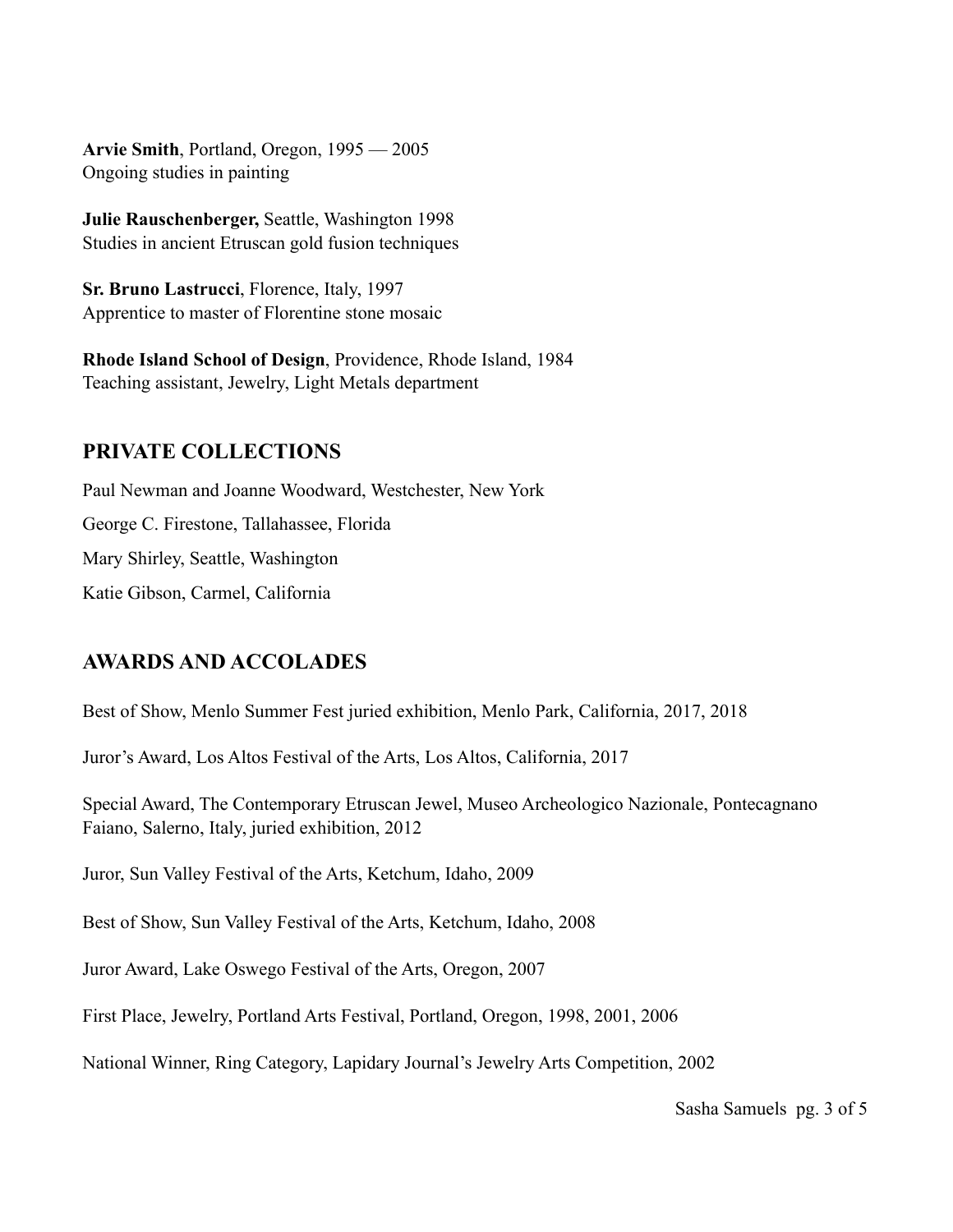# **AWARDS AND ACCOLADES (**continued)

Winner of Grand Prize, American Jewelry Design Council's National New Talent Contest, Jewelers of America International Jewelry Show, New York, New York, 2001

Jewelers of America Golden Apple Award for Allure, New York, New York. Awarded for the most creative and effective publicity program (out of 2500 exhibitors), 2001

Best of Show, Creative Metal Arts Guild, Portland, Oregon, 1998, 1999, 2000

Juror, Bellevue Art Museum Fair, Bellevue, Washington, 2000

Best of Show, 30th Annual Associated Arts of Ocean Shores, Washington, 1999

Best New Designer, Oregon State Jewelers Association, 1999

Best of Show, Portland Arts Festival, Portland, Oregon, 1999

Second Prize, American Jewelry Design Council's New Talent Contest, Jewelers of America International Jewelry Show, New York, New York, 1999

Award for Excellence, Bellevue Art Museum Fair, Bellevue, Washington, 1999

People's Choice Award, National Pearl Jewelry Exhibition, Eugene, Oregon, 1992

European Honors Student, Rhode Island School of Design, Rome, Italy, 1984 – 1985, Honors Student, Rhode Island School of Design, Providence, Rhode Island, 1982 – 1985

Rhode Island School of Design Alumni Scholarship 1983 – 1984, Johnson – Matthey Scholarship 1982 – 1983, Jewelry, Light Metals Scholarship, Rhode Island School of Design 1982 – 1983

# **PUBLICATIONS AND MEDIA APPEARANCES**

*Gentry, Menlo Park, California 2016 Town Crier, Los Altos, California, 2011 Lapidary Journal, Ft. Collins, Colorado, Jan/Feb 2001, June and Aug 2001, May 2003, Dec 2008 500 Wedding Rings, Lark Books, New York, New York, 2007 500 Rings, Lark Books, New York, New York, 2006 500 Earrings, Lark Books, New York, New York, 2005* 

Sasha Samuelspg. 4 of 5